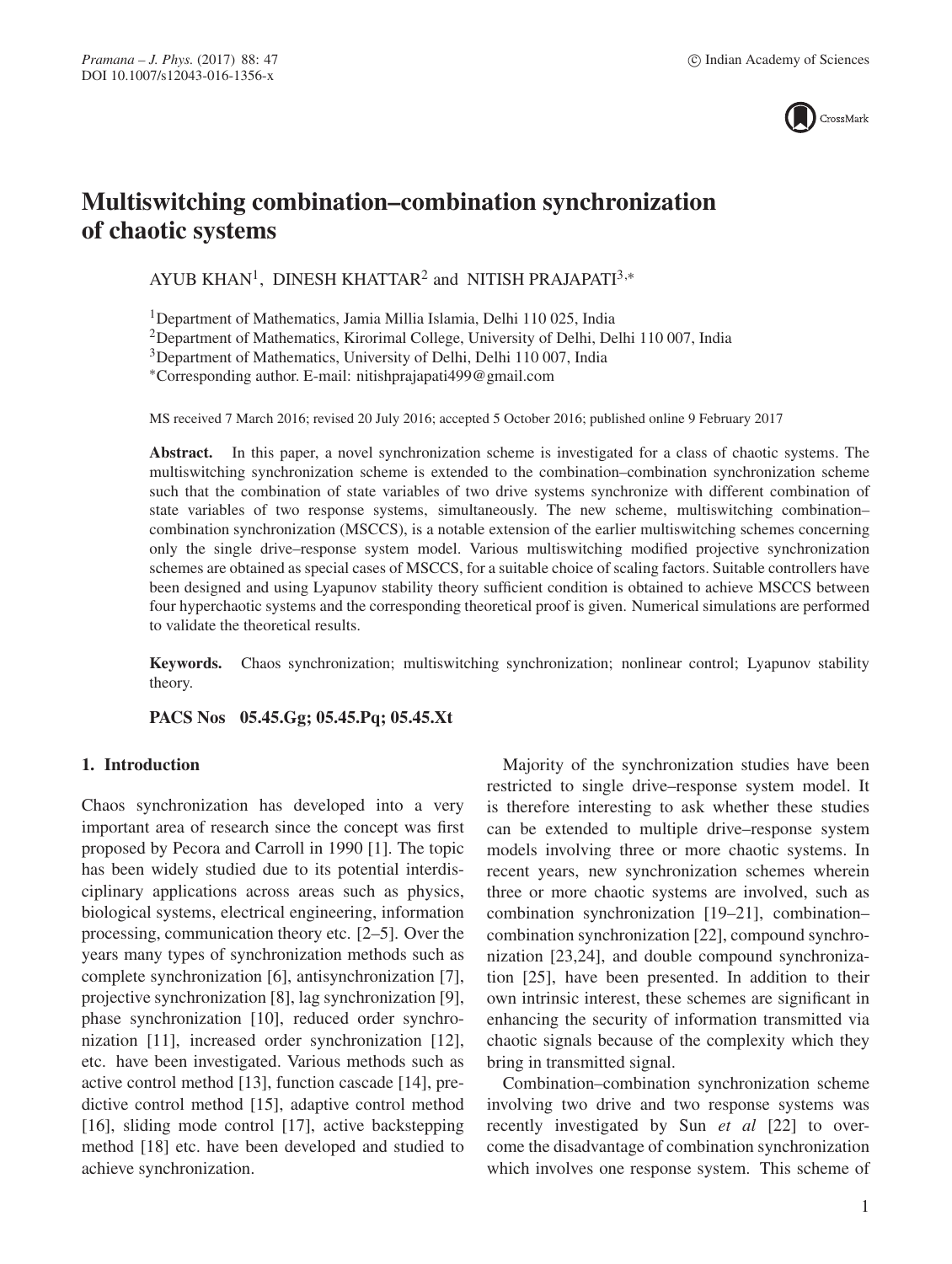combination–combination synchronization is an extension of the combination synchronization scheme. In this scheme, a universal controller is designed to realize synchronization between a combination of two drive systems with combination of two response systems. Further studies in this direction have been reported in [26–28].

Multiswitching synchronization scheme proposed by Ucar *et al* [29] is an important and interesting extension of the existing synchronization schemes. In the multiswitching synchronization scheme, a wide range of possible synchronization directions exist as the different states of the drive system are synchronized with different states of the response system. The potential application of such schemes to chaos communication makes them an interesting area of research [30–32]. Multiswitching synchronization involving multiple drive and response systems is an untouched area of research. Only a handful of results exist for such studies in the chaos synchronization literature [33].

In view of the above discussions, in this paper, we present a new multiswitching combination–combination synchronization (MSCCS) scheme, wherein two drive chaotic systems are combined in different ways to form a resultant signal which is then synchronized with some combination of two response chaotic systems. To the best of our knowledge, study on multiswitching synchronization involving two response systems has not been reported in any earlier work. Using Chen hyperchaotic system [34] and Liu hyperchaotic system [35] as drive systems and Lorenz hyperchaotic system [36] and Qi hyperchaotic system [37] as response systems, we illustrate the scheme of MSCCS. Suitable nonlinear controllers are designed and, with the help of Lyapunov stability theory, we realize the desired synchronization.

The paper is organized as follows. In §2, the scheme of MSCCS is developed. In §3, synchronization is achieved among four non-identical hyperchaotic systems and theoretical results are validated by performing necessary numerical simulations. Finally, conclusions are drawn in §4.

## **2. The scheme of multiswitching combination–combination synchronization**

In this section, we construct the scheme of MSCCS of chaotic systems. We need two drive systems and two response systems. Let the drive systems be described by

$$
\dot{x} = f_1(x),\tag{1}
$$

$$
\dot{y} = f_2(y),\tag{2}
$$

and the response systems be given by

$$
\dot{z} = g_1(z) + u,\tag{3}
$$

$$
\dot{w} = g_2(w) + u^*,\tag{4}
$$

where  $x = (x_1, x_2, x_3, ..., x_n)^T$ ,  $y = (y_1, y_2, y_3, ..., y_n)^T$  $z = (z_1, z_2, z_3, ..., z_n)^T$ , and  $w = (w_1, w_2, w_3, ..., w_n)^T$ are state vectors of systems  $(1)$ – $(4)$  respectively;  $f_1$ ,  $f_2$ ,  $g_1, g_2: R^n \to R^n$  are four continuous vector functions and *u*,  $u^*$ :  $R^n \times R^n \times R^n \times R^n \to R^n$  are two controllers to be designed for the response systems (3) and (4), respectively. To solve the combination–combination synchronization problem the error is defined as  $e =$  $Ax + By - Cz - Dw$ .

## DEFINITION 1 (See [22])

If there exist four constant matrices  $A, B, C, D \in \mathbb{R}^n$ and  $C \neq 0$  or  $D \neq 0$  such that

$$
\lim_{t \to \infty} ||e|| = \lim_{t \to \infty} ||Ax + By - Cz - Dw|| = 0,
$$
 (5)

then the drive systems (1) and (2) realize combination– combination synchronization with the response systems (3) and (4), where  $\|\cdot\|$  represents the vector norm.

*Remark* 1*.* The constant matrices *A*, *B*, *C*, *D* are called the scaling matrices. These matrices can be extended to functional matrices of state variables *x, y,z* and *w*.

*Remark* 2*.* For the convenience of our discussion, if we assume  $A = \text{diag}(\alpha_1, \alpha_2, \alpha_3, ..., \alpha_n), B = \text{diag}(\beta_1,$ *β*<sub>2</sub>, *β*<sub>3</sub>, ..., *β*<sub>*n*</sub>), *C* = diag( $γ$ <sub>1</sub>,  $γ$ <sub>2</sub>,  $γ$ <sub>3</sub>, ...,  $γ$ <sub>*n*</sub>), and *D* = diag( $\delta_1$ ,  $\delta_2$ ,  $\delta_3$ , ...,  $\delta_n$ ), then the components of the error vector *e* are obtained as

$$
e_{ijkl} = \alpha_i x_i + \beta_j y_j - \gamma_k z_k - \delta_l w_l. \tag{6}
$$

In relation to Definition 1, the indices of the error states are strictly chosen to satisfy  $i = j = k = l$  (*i*, *j*, *k*, *l* =  $1, 2, ..., n$ .

#### DEFINITION 2

If the error states in relation to Definition 1 are redefined such that  $i = j = k \neq l$  or  $i = j = l \neq k$  or  $i =$  $k = l \neq j$  or  $j = k = l \neq i$ ; or  $i = j \neq k = l$  or  $i = k \neq j = l$  or  $i = l \neq j = k$ ; or  $i = j \neq k \neq l$  or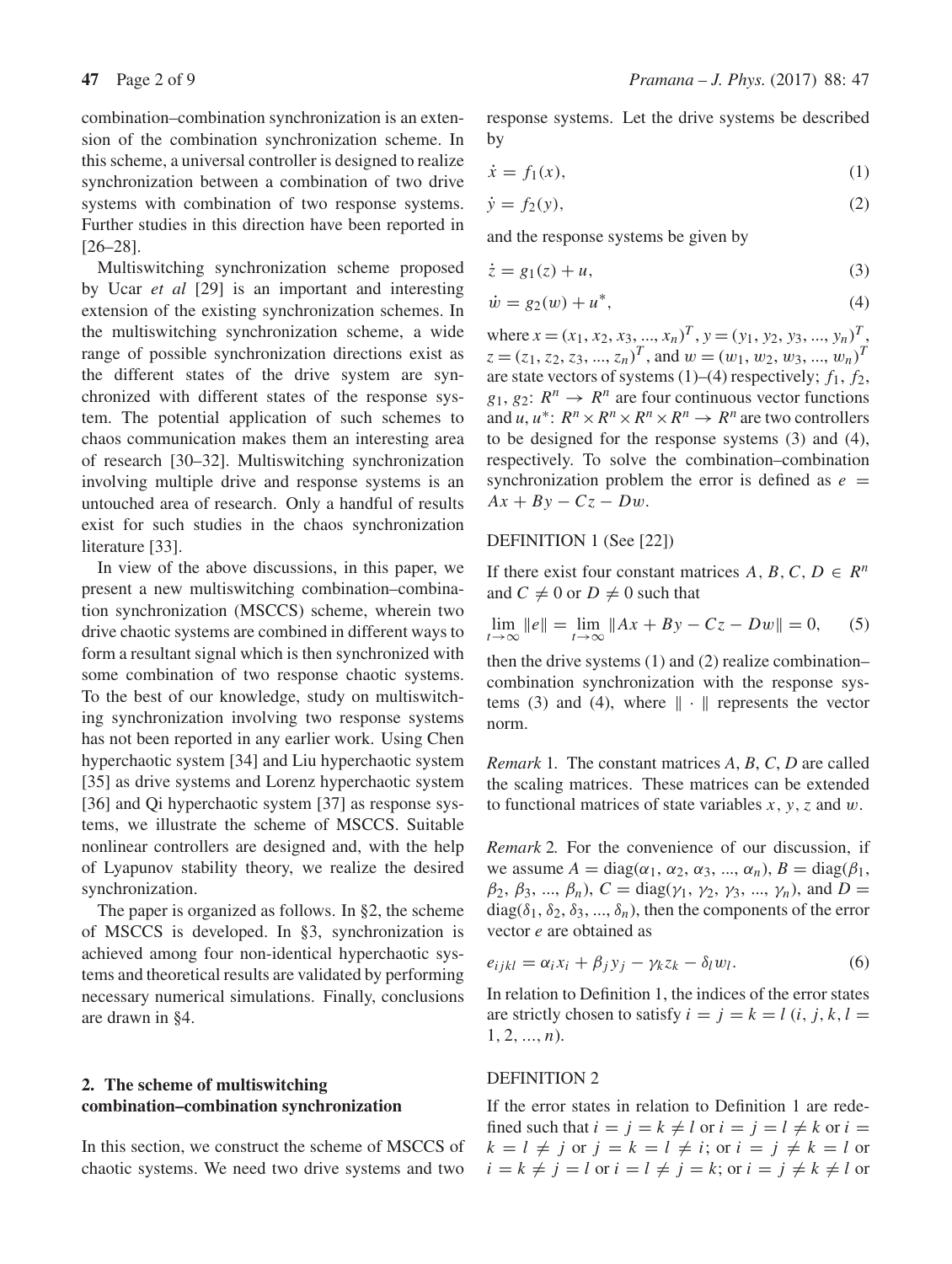$i = k \neq j \neq l$  or  $i = l \neq k \neq j$  or  $i \neq j = k \neq l$  or  $i \neq j \neq k = l$  or  $i \neq k \neq j = l$ ; or  $i \neq j \neq k \neq l$ and

$$
\lim_{t \to \infty} ||e|| = \lim_{t \to \infty} ||Ax + By - Cz - Dw|| = 0, \quad (7)
$$

then the drive systems (1) and (2) are said to be in multiswitching combination–combination synchronization with systems (3) and (4), where  $\|\cdot\|$  represents the vector norm.

Using eqs  $(1)$ – $(4)$  and eq.  $(7)$  the error dynamics is obtained as

$$
\dot{e} = Af_1(x) + Bf_2(y) - Cg_1(z) -Cu - Dg_2(w) - Du^*.
$$
 (8)

Our goal is to determine the suitable control input  $U =$  $Cu + Du^*$ , of the general form

$$
U = Af_1(x) + Bf_2(y) - Cg_1(z) - Dg_2(w) + pe, \tag{9}
$$

such that systems  $(1)$ – $(4)$  achieve MSCCS in accordance with Definition 2. Here *p* is a constant that influences the rate of convergence.

*Remark* 3. If  $C = 0$  or  $D = 0$ , then the MSCCS problem reduces to multiswitching combination synchronization (MSCS) problem.

*Remark* 4*.* If  $A = D = 0$ ,  $C = I$  or  $A = C = 0$ ,  $D = I$  or  $B = D = 0$ ,  $C = I$  or  $B = C = 0$ ,  $D =$ *I* , then the MSCCS problem reduces to multiswitching modified projective synchronization, where  $I$  is an  $n \times$ *n* identity matrix.

*Remark* 5*.* If  $A = B = C = 0$  or  $A = B = D =$ 0 then the synchronization problem turns into a chaos control problem.

# **3. Multiswitching combination–combination synchronization among four non-identical hyperchaotic systems**

 $\epsilon$ .

In this section, we realize the MSCCS among four non-identical hyperchaotic systems. The Chen hyperchaotic system and Liu hyperchaotic system are taken as drive systems and are, respectively, described as follows:

$$
\begin{cases}\n\dot{x}_1 = a_1(x_2 - x_1) + x_4, \\
\dot{x}_2 = d_1x_1 - x_1x_3 + c_1x_2, \\
\dot{x}_3 = x_1x_2 - b_1x_3, \\
\dot{x}_4 = x_2x_3 + rx_4,\n\end{cases}
$$
\n(10)

$$
\dot{y}_1 = a_2(y_2 - y_1), \n\dot{y}_2 = b_2y_1 - ky_1y_3 + y_4, \n\dot{y}_3 = -c_2y_3 + hy_1^2, \n\dot{y}_4 = -d_2y_1.
$$
\n(11)

 $\sqrt{2}$  $\int$ 

 $\overline{\mathsf{I}}$ 

The Lorenz hyperchaotic system and Qi hyperchaotic system are taken as response systems and are, respectively, given by

$$
\begin{cases}\n\dot{z}_1 = a_3(z_2 - z_1) + u_1, \\
\dot{z}_2 = c_3 z_1 - z_1 z_3 + z_2 - z_4 + u_2, \\
\dot{z}_3 = z_1 z_2 - b_3 z_3 + u_3, \\
\dot{z}_4 = d_3 z_2 z_3 + u_4,\n\end{cases}
$$
\n(12)

$$
\begin{cases}\n\dot{w}_1 = a_4(w_2 - w_1) + w_2w_3 + u_1^*,\n\dot{w}_2 = b_4(w_1 + w_2) - w_1w_3 + u_2^*,\n\dot{w}_3 = -c_4w_3 - fw_4 + w_1w_2 + u_3^*,\n\dot{w}_4 = -d_4w_4 + gw_3 + w_1w_2 + u_4^*,\n\end{cases}
$$
\n(13)

where  $u = (u_1, u_2, u_3, u_4)$  and  $u^* = (u_1^*, u_2^*, u_3^*, u_4^*)$ are the controllers to be designed.

By the conditions on indices *i, j, k, l* = 1, 2, 3, 4 stated in Definition 2, several multiswitching combinations exist for defining the error states for the drive–response systems (10)–(13), some of which are as follows:

For  $i = j = k \neq l$ , we have:

*e*1112*, e*1113*, e*2221*, e*2224*, e*3332*, e*3334*, e*4441*, e*<sup>4442</sup> etc*.*

For 
$$
i = j \neq k \neq l
$$
, we have:

*e*1123*, e*1143*, e*2214*, e*2241*, e*3314*, e*3342*, e*4421*, e*<sup>4432</sup> etc*.*

For  $i \neq j \neq k \neq l$ , we have:

*e*1234*, e*1432*, e*2314*, e*2431*, e*3124*, e*3421*, e*4132*, e*<sup>4321</sup> etc*.*

Here we discuss results for one randomly selected error space vector combination formed out of  $63<sup>4</sup>$  multiswitching possibilities. The results for the rest of the possible combinations can be obtained in a similar manner. If we assume  $A = \text{diag}(\alpha_1, \alpha_2, \alpha_3, \alpha_4)$ ,  $B = \text{diag}(\beta_1, \beta_2, \beta_3, \beta_4), C = \text{diag}(\gamma_1, \gamma_2, \gamma_3, \gamma_4),$ and  $D = \text{diag}(\delta_1, \delta_2, \delta_3, \delta_4)$ , then the switched error states are given by

$$
\begin{cases}\n e_{4321} = \alpha_4 x_4 + \beta_3 y_3 - \gamma_2 z_2 - \delta_1 w_1, \\
 e_{3212} = \alpha_3 x_3 + \beta_2 y_2 - \gamma_1 z_1 - \delta_2 w_2, \\
 e_{2133} = \alpha_2 x_2 + \beta_1 y_1 - \gamma_3 z_3 - \delta_3 w_3, \\
 e_{1444} = \alpha_1 x_1 + \beta_4 y_4 - \gamma_4 z_4 - \delta_4 w_4,\n\end{cases}
$$
\n(14)

where we refer eq. (14) as Switch 1 for simplicity. The notations  $α<sub>i</sub>, β<sub>j</sub>, γ<sub>k</sub>, δ<sub>l</sub>$  (*i, j, k, l* = 1, 2, 3, 4) representing the scaling factors are set for convenience and may assume different or same values in applications.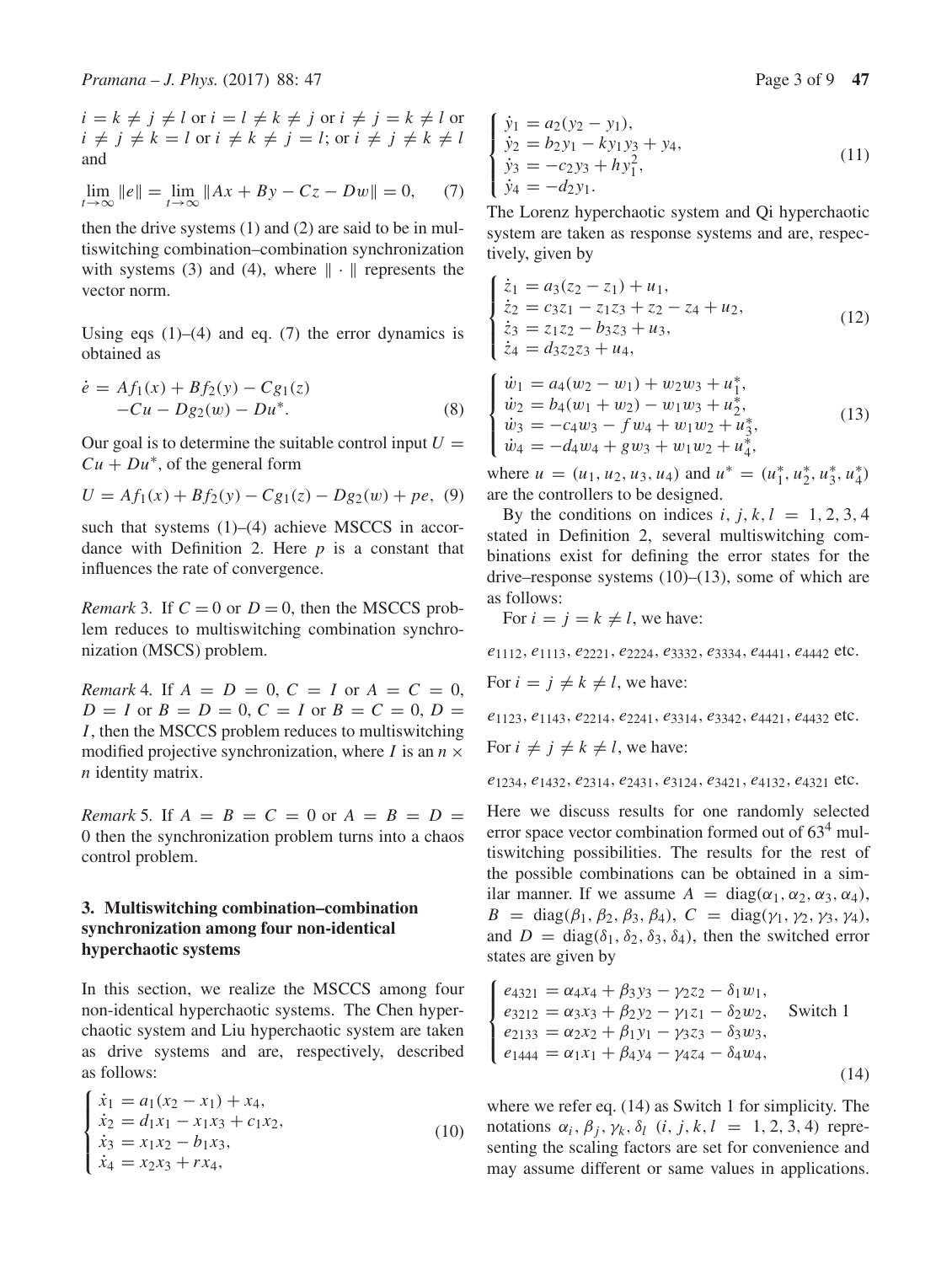For Switch 1, the error dynamical system is obtained as follows:

$$
\begin{cases}\n\dot{e}_{4321} = \alpha_4 \dot{x}_4 + \beta_3 \dot{y}_3 - \gamma_2 \dot{z}_2 - \delta_1 \dot{w}_1, \\
\dot{e}_{3212} = \alpha_3 \dot{x}_3 + \beta_2 \dot{y}_2 - \gamma_1 \dot{z}_1 - \delta_2 \dot{w}_2, \\
\dot{e}_{2133} = \alpha_2 \dot{x}_2 + \beta_1 \dot{y}_1 - \gamma_3 \dot{z}_3 - \delta_3 \dot{w}_3, \\
\dot{e}_{1444} = \alpha_1 \dot{x}_1 + \beta_4 \dot{y}_4 - \gamma_4 \dot{z}_4 - \delta_4 \dot{w}_4.\n\end{cases} (15)
$$

Using eqs  $(10)$ – $(13)$  the error system  $(15)$  is transformed into the following form:

$$
\begin{cases}\n\dot{e}_{4321} = \alpha_4(x_2x_3 + rx_4) + \beta_3(-c_2y_3 + hy_1^2) \\
- \gamma_2(c_3z_1 - z_1z_3 + z_2 - z_4 + u_2) \\
- \delta_1(a_4(w_2 - w_1) + w_2w_3 + u_1^*), \\
\dot{e}_{3212} = \alpha_3(x_1x_2 - b_1x_3) + \beta_2(b_2y_1 - ky_1y_3 + y_4) \\
- \gamma_1(a_3(z_2 - z_1) + u_1) - \delta_2(b_4(w_1 + w_2) \\
- w_1w_3 + u_2^*), \\
\dot{e}_{2133} = \alpha_2(d_1x_1 - x_1x_3 + c_1x_2) + \beta_1a_2(y_2 - y_1) \\
- \gamma_3(z_1z_2 - b_2z_3 + u_3) \\
- \delta_3(-c_4w_3 - fw_4 + w_1w_2 + u_3^*), \\
\dot{e}_{1444} = \alpha_1(a_1(x_2 - x_1) + x_4) + \beta_4(-d_2y_1) \\
- \gamma_4(d_3z_2z_3 + u_4) \\
- \delta_4(-d_4w_4 + gw_3 + w_1w_2 + u_4^*).\n\end{cases}
$$
\n(16)

Denote

$$
\begin{cases}\nU_1 = \gamma_2 u_2 + \delta_1 u_1^*, \\
U_2 = \gamma_1 u_1 + \delta_2 u_2^*, \\
U_3 = \gamma_3 u_3 + \delta_3 u_3^*, \\
U_4 = \gamma_4 u_4 + \delta_4 u_4^*. \n\end{cases} (17)
$$

**Theorem 1.** *The drive systems*(10) *and* (11) *will achieve multiswitching combination–combination synchronization with response systems* (12) *and* (13) *if the control functions U*1*, U*2*, U*3*, and U*<sup>4</sup> *are chosen such that*

$$
U_1 = \alpha_4(x_2x_3 + rx_4) + \beta_3(-c_2y_3 + hy_1^2) \n- \gamma_2(c_3z_1 - z_1z_3 + z_2 - z_4) \n- \delta_1(a_4(w_2 - w_1) + w_2w_3) \n+ (\alpha_4x_4 + \beta_3y_3 - \gamma_2z_2 - \delta_1w_1) \n+ a_1(\alpha_3x_3 + \beta_2y_2 - \gamma_1z_1 - \delta_2w_2) \n- a_2(\alpha_1x_1 + \beta_4y_4 - \gamma_4z_4 - \delta_4w_4), \nU_2 = \alpha_3(x_1x_2 - b_1x_3) + \beta_2(b_2y_1 - ky_1y_3 + y_4) \n- \gamma_1(a_3(z_2 - z_1)) - \delta_2(b_4(w_1 + w_2) - w_1w_3) \n+ (\alpha_3x_3 + \beta_2y_2 - \gamma_1z_1 - \delta_2w_2) \n- a_1(\alpha_4x_4 + \beta_3y_3 - \gamma_2z_2 - \delta_1w_1) \n+ a_3(\alpha_2x_2 + \beta_1y_1 - \gamma_3z_3 - \delta_3w_3), \nU_3 = \alpha_2(d_1x_1 - x_1x_3 + c_1x_2) + \beta_1a_2(y_2 - y_1) \n- \gamma_3(z_1z_2 - b_3z_3) - \delta_3(-c_4w_3 - f w_4 + w_1w_2) \n+ (\alpha_2x_2 + \beta_1y_1 - \gamma_3z_3 - \delta_3w_3) \n- a_3(\alpha_3x_3 + \beta_2y_2 - \gamma_1z_1 - \delta_2w_2), \nU_4 = \alpha_1(a_1(x_2 - x_1) + x_4) + \beta_4(-d_2y_1) \n- \gamma_4(d_3z_2z_3) - \delta_4(-d_4w_4 + g w_3 + w_1w_2) \n+ (\alpha_1x_1 + \beta_4y_4 - \gamma_4z_4 - \delta_4w_4) \n+ a_2(\alpha_4x_4 + \beta_3y_3 - \gamma_2z_2 - \delta_1w_1
$$

*Proof.* Let  $E_1 = e_{4321}$ ,  $E_2 = e_{3212}$ ,  $E_3 = e_{2133}$ , and  $E_4 = e_{1444}$ . From (16) and (17) we get

$$
\begin{cases}\n\dot{E}_1 = \alpha_4(x_2x_3 + rx_4) + \beta_3(-c_2y_3 + hy_1^2) \\
- \gamma_2(c_3z_1 - z_1z_3 + z_2 - z_4) \\
- \delta_1(a_4(w_2 - w_1) + w_2w_3) - U_1, \\
\dot{E}_2 = \alpha_3(x_1x_2 - b_1x_3) + \beta_2(b_2y_1 - ky_1y_3 + y_4) \\
- \gamma_1a_3(z_2 - z_1) \\
- \delta_2(b_4(w_1 + w_2) - w_1w_3) - U_2, \\
\dot{E}_3 = \alpha_2(d_1x_1 - x_1x_3 + c_1x_2) + \beta_1a_2(y_2 - y_1) \\
- \gamma_3(z_1z_2 - b_2z_3) \\
- \delta_3(-c_4w_3 - fw_4 + w_1w_2) - U_3, \\
\dot{E}_4 = \alpha_1(a_1(x_2 - x_1) + x_4) + \beta_4(-d_2y_1) - \gamma_4(d_3z_2z_3) \\
- \delta_4(-d_4w_4 + gw_3 + w_1w_2) - U_4.\n\end{cases}
$$
\n(19)

Consider the Lyapunov function in the form of

$$
V(E(t)) = \frac{1}{2}(E_1^2 + E_2^2 + E_3^2 + E_4^2).
$$

The derivative of *V* along the trajectories of (19) is obtained as

$$
\dot{V}(E(t)) = E_1 \dot{E}_1 + E_2 \dot{E}_2 + E_3 \dot{E}_3 + E_4 \dot{E}_4
$$
\n
$$
= E_1(\alpha_4(x_2x_3 + rx_4) + \beta_3(-c_2y_3 + hy_1^2) - \gamma_2(c_3z_1 - z_1z_3 + z_2 - z_4) - \delta_1(a_4(w_2 - w_1) + w_2w_3) - U_1) + E_2(\alpha_3(x_1x_2 - b_1x_3) + \beta_2(b_2y_1 - ky_1y_3 + y_4) - \gamma_1a_3(z_2 - z_1) - \delta_2(b_4(w_1 + w_2) - w_1w_3) - U_2) + E_3(\alpha_2(d_1x_1 - x_1x_3 + c_1x_2) + \beta_1a_2(y_2 - y_1) - \gamma_3(z_1z_2 - b_2z_3) - \delta_3(-c_4w_3 - fw_4 + w_1w_2) - U_3) + E_4(\alpha_1(a_1(x_2 - x_1) + x_4) + \beta_4(-d_2y_1) - \gamma_4(d_3z_2z_3) - \delta_4(-d_4w_4 + gw_3 + w_1w_2) - U_4).
$$
\n(20)

Substituting the values of  $U_1$ ,  $U_2$ ,  $U_3$ , and  $U_4$  in (20) we get

$$
V(E(t)) = E_1(-(a_4x_4 + \beta_3y_3 - \gamma_2z_2 - \delta_1w_1)- a_1(a_3x_3 + \beta_2y_2 - \gamma_1z_1 - \delta_2w_2)+ a_2(a_1x_1 + \beta_4y_4 - \gamma_4z_4 - \delta_4w_4))+ E_2(-(a_3x_3 + \beta_2y_2 - \gamma_1z_1 - \delta_2w_2)+ a_1(a_4x_4 + \beta_3y_3 - \gamma_2z_2 - \delta_1w_1)- a_3(a_2x_2 + \beta_1y_1 - \gamma_3z_3 - \delta_3w_3))+ E_3(-(a_2x_2 + \beta_1y_1 - \gamma_3z_3 - \delta_3w_3)+ a_3(a_3x_3 + \beta_2y_2 - \gamma_1z_1 - \delta_2w_2))+ E_4(-(a_1x_1 + \beta_4y_4 - \gamma_4z_4 - \delta_4w_4)- a_2(a_4x_4 + \beta_3y_3 - \gamma_2z_2 - \delta_1w_1)).
$$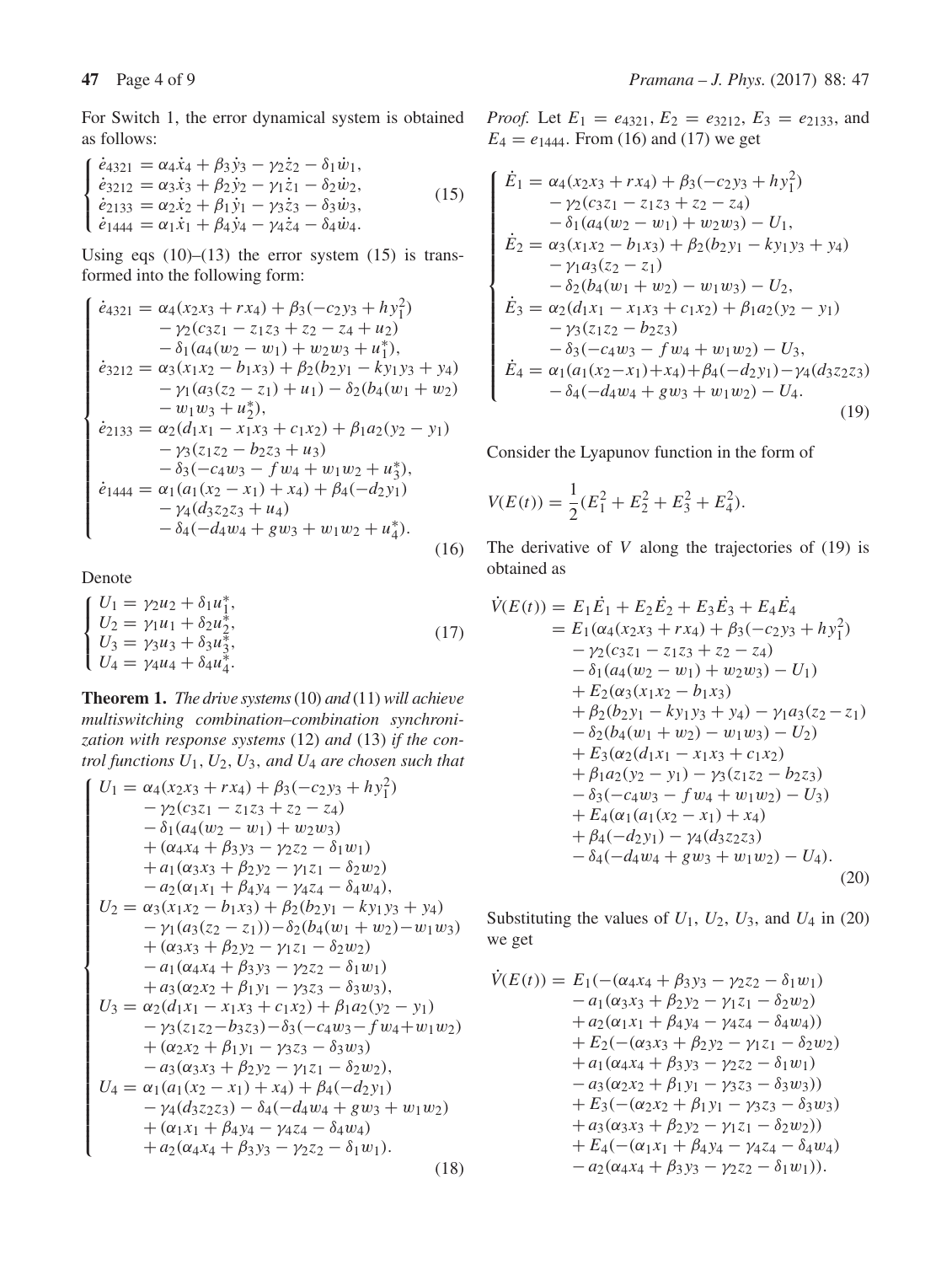This can be further written as

$$
\dot{V}(E(t)) = E_1(-E_1 - a_1E_2 + a_2E_4) \n+ E_2(-E_2 + a_1E_1 - a_3E_3) \n+ E_3(-E_3 + a_3E_2) + E_4(-E_4 - a_2E_1) \n= -E_1^2 - E_2^2 - E_3^2 - E_4^2 \n= -E^T E,
$$

where  $E^T = (E_1, E_2, E_3, E_4)^T$ . Thus, we see that  $\dot{V}(E(t))$ is negative definite. According to Lyapunov stability theory, we know  $E_i \rightarrow 0$  ( $i = 1, 2, 3, 4$ ), that is,  $\lim_{t\to\infty}$   $||E|| = 0$ , which means that the drive systems (10)–(12) will achieve MSCCS with the response system  $(13)$ .

We perform numerical simulations to illustrate the results. In simulation process we assume  $\alpha_1 = \alpha_2 = \alpha_3$  $= \alpha_4 = 1, \beta_1 = \beta_2 = \beta_3 = \beta_4 = 1, \gamma_1 = \gamma_2 = \gamma_3 =$  $\gamma_4 = 1$ , and  $\delta_1 = \delta_2 = \delta_3 = \delta_4 = 1$ . The system parameters are taken as  $a_1 = 35, b_1 = 3, c_1 = 12,$  $d_1 = 7, r = 0.5, a_2 = 10, b_2 = 40, c_2 = 2.5, d_2 =$  $10.6, h = 4, k = 1, a_3 = 10, b_3 = 8/3, c_3 = 28, d_3 =$ 0.1,  $a_4 = 50$ ,  $b_4 = 24$ ,  $c_4 = 13$ ,  $d_4 = 8$ ,  $f = 33$ , and  $g = 30$ . The initial states of the drive and the response systems are arbitrarily chosen as  $(x_1(0), x_2(0), x_3(0),$ *x*<sub>4</sub>(0)) = (−5, 1, −4, 6), (y<sub>1</sub>(0), y<sub>2</sub>(0), y<sub>3</sub>(0), y<sub>4</sub>(0)) = *(*7*,* −2*,* 0*,* 0*)*, *(z*1*(*0*), z*2*(*0*), z*3*(*0*), z*4*(*0*))* = *(*5*,* 4*,* −2*,* 3), and  $(w_1(0), w_2(0), w_3(0), w_4(0)) = (-14, 3, -1.5,$ 4*.*5*)*. Figure 1 displays the time response of synchronization errors *e*4321, *e*3212, *e*2133, and *e*1444. Figures 2– 5 illustrate the time response of the synchronized states  $x_1 + y_3$  and  $z_2 + w_1$ ,  $x_3 + y_2$  and  $z_1 + w_2$ ,  $x_2 + y_1$  and  $z_3 + w_3$ ,  $x_1 + y_4$  and  $z_4 + w_4$  of the drive systems (10), (11) and response systems (12), (13) respectively.

The following corollaries are easily obtained from Theorem 1 and their proofs are omitted here.



**Figure 1.** Synchronization errors *e*4321, *e*3212, *e*2133, and *e*<sup>1444</sup> between drive systems *(*10*)*, *(*11*)* and response systems *(*12*)*, *(*13*)*.



**Figure 2.** Response for states  $x_4 + y_3$  and  $z_2 + w_1$  between drive systems (10), (11) and response systems (12), (13).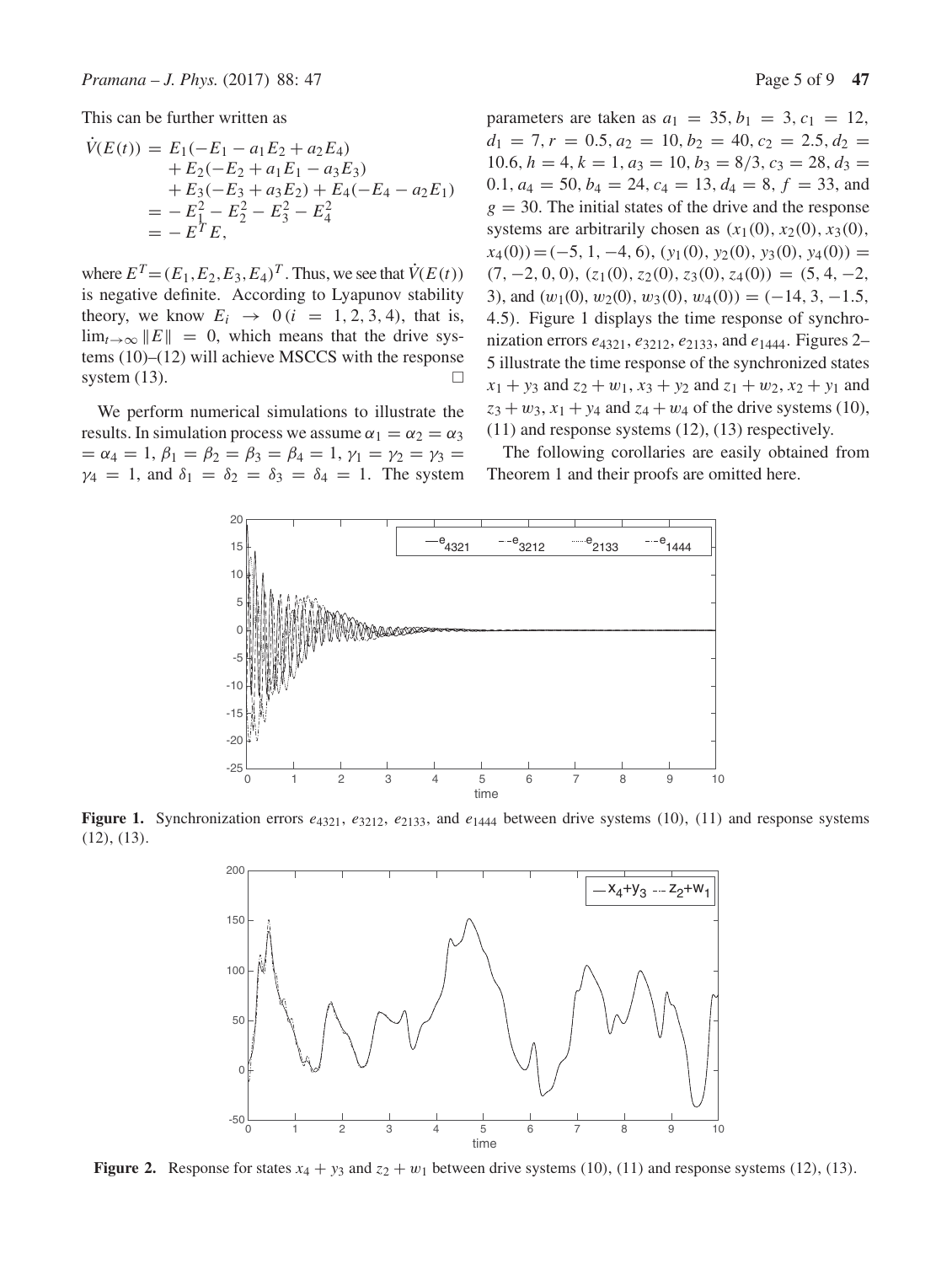

**Figure 3.** Response for states  $x_3 + y_2$  and  $z_1 + w_2$  between drive systems (10), (11) and response systems (12), (13).



**Figure 4.** Response for states  $x_2 + y_1$  and  $z_3 + w_3$  between drive systems (10), (11) and response systems (12), (13).



**Figure 5.** Response for states  $x_1 + y_4$  and  $z_4 + w_4$  between drive systems (10), (11) and response systems (12), (13).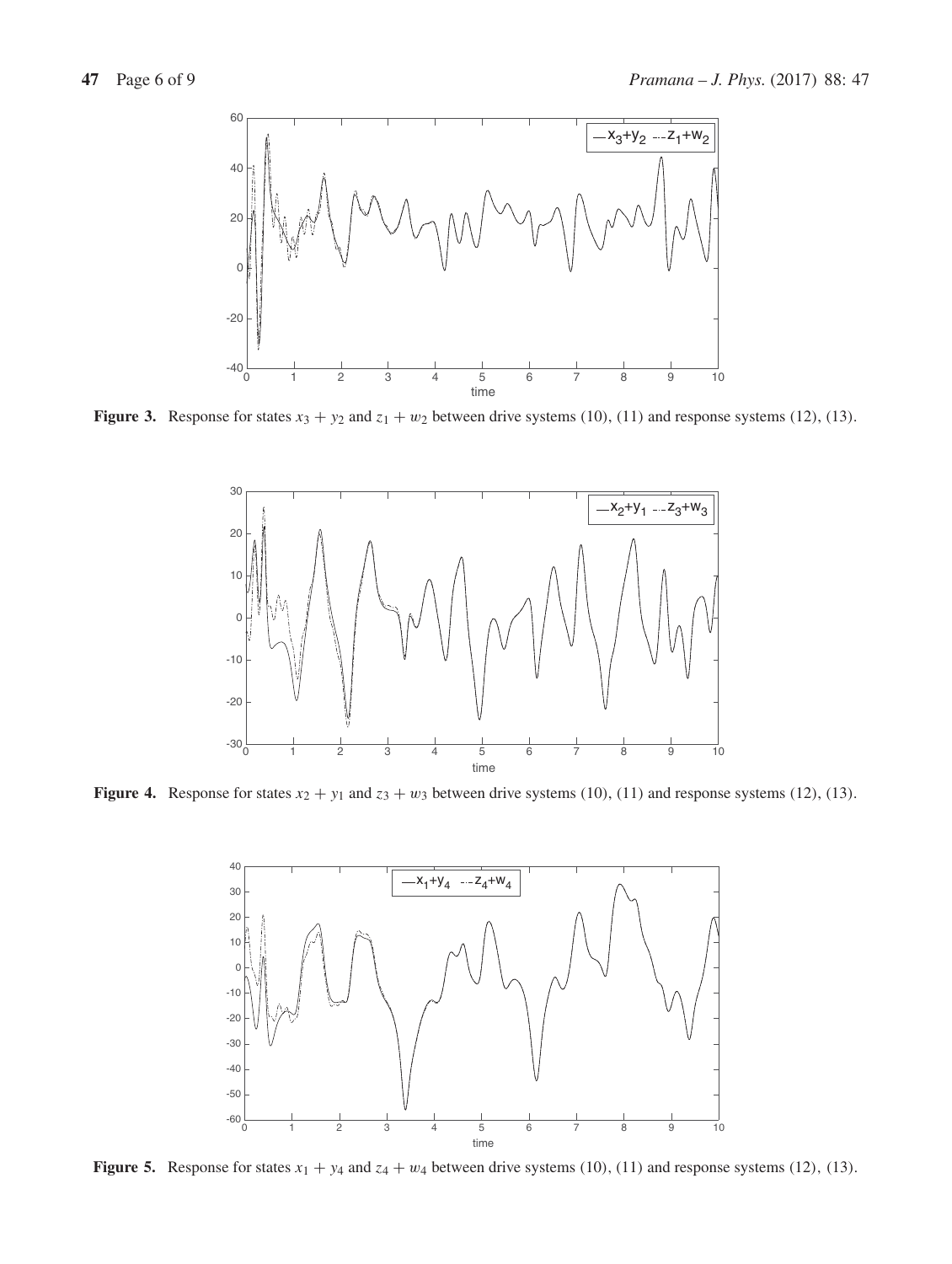## COROLLARY 1

(i) *If*  $\delta_1 = \delta_2 = \delta_3 = \delta_4 = 0$ *, then the drive systems* (10) *and* (11) *will achieve multiswitching combination synchronization with response system* (12), *provided the control functions are chosen as*

$$
\begin{cases}\nu_1 = \frac{1}{\gamma_1} (\alpha_3(x_1x_2 - b_1x_3) + \beta_2(b_2y_1 - ky_1y_3 + y_4) \\
+ (\alpha_3x_3 + \beta_2y_2 - \gamma_1z_1) \\
- a_1(\alpha_4x_4 + \beta_3y_3 - \gamma_2z_2) \\
+ a_3(\alpha_2x_2 + \beta_1y_1 - \gamma_3z_3)) - a_3(z_2 - z_1), \\
u_2 = \frac{1}{\gamma_2} (\alpha_4(x_2x_3 + rx_4) + \beta_3(-c_2y_3 + hy_1^2) \\
+ (\alpha_4x_4 + \beta_3y_3 - \gamma_2z_2) \\
+ a_1(\alpha_3x_3 + \beta_2y_2 - \gamma_1z_1) \\
- a_2(\alpha_1x_1 + \beta_4y_4 - \gamma_4z_4)) \\
- (c_3z_1 - z_1z_3 + z_2 - z_4), \\
u_3 = \frac{1}{\gamma_3} (\alpha_2(d_1x_1 - x_1x_3 + c_1x_2) + \beta_1a_2(y_2 - y_1) \\
+ (\alpha_2x_2 + \beta_1y_1 - \gamma_3z_3) \\
- a_3(\alpha_3x_3 + \beta_2y_2 - \gamma_1z_1)) - (z_1z_2 - b_3z_3), \\
u_4 = \frac{1}{\gamma_4} (\alpha_1(a_1(x_2 - x_1) + x_4) + \beta_4(-d_2y_1) \\
+ (\alpha_1x_1 + \beta_4y_4 - \gamma_4z_4) \\
+ a_2(\alpha_4x_4 + \beta_3y_3 - \gamma_2z_2)) - d_3z_2z_3.\n\end{cases}
$$

(ii) *If*  $\gamma_1 = \gamma_2 = \gamma_3 = \gamma_4 = 0$ *, then the drive systems* (10) *and* (11) *will achieve multiswitching combination synchronization with response system* (13), *provided the control functions are chosen as*

$$
\begin{cases}\nu_1^* = \frac{1}{\delta_1}(\alpha_4(x_2x_3 + rx_4) + \beta_3(-c_2y_3 + hy_1^2) \\
+ (\alpha_4x_4 + \beta_3y_3 - \delta_1w_1) \\
+ a_1(\alpha_3x_3 + \beta_2y_2 - \delta_2w_2) \\
- a_2(\alpha_1x_1 + \beta_4y_4 - \delta_4w_4)) \\
- (a_4(w_2 - w_1) + w_2w_3), \\
u_2^* = \frac{1}{\delta_2}(\alpha_3(x_1x_2 - b_1x_3) + \beta_2(b_2y_1 - ky_1y_3 + y_4) \\
+ (\alpha_3x_3 + \beta_2y_2 - \delta_2w_2) \\
- a_1(\alpha_4x_4 + \beta_3y_3 - \delta_1w_1) \\
+ a_3(\alpha_2x_2 + \beta_1y_1 - \delta_3w_3)) \\
- (b_4(w_1 + w_2) - w_1w_3), \\
u_3^* = \frac{1}{\delta_3}(\alpha_2(d_1x_1 - x_1x_3 + c_1x_2) + \beta_1a_2(y_2 - y_1) \\
+ (\alpha_2x_2 + \beta_1y_1 - \delta_3w_3) \\
- a_3(\alpha_3x_3 + \beta_2y_2 - \delta_2w_2)) \\
- (-c_4w_3 - fw_4 + w_1w_2), \\
u_4^* = \frac{1}{\delta_4}(\alpha_1(a_1(x_2 - x_1) + x_4) + \beta_4(-d_2y_1) \\
+ (\alpha_1x_1 + \beta_4y_4 - \delta_4w_4) \\
+ a_2(\alpha_4x_4 + \beta_3y_3 - \delta_1w_1)) \\
- (-d_4w_4 + gw_3 + w_1w_2).\n\end{cases}
$$

#### COROLLARY 2

(i) *If*  $\beta_1 = \beta_2 = \beta_3 = \beta_4 = 0$ ,  $\delta_1 = \delta_2 = \delta_3 = \delta_4 =$ 0*,* and  $\gamma_1 = \gamma_2 = \gamma_3 = \gamma_4 = 1$ *, then the drive system* (10) *will achieve multiswitching modified projective synchronization with response system* (12), *provided the control functions are chosen as*

$$
\begin{cases}\nu_1 = \alpha_3(x_1x_2 - b_1x_3) - a_3(z_2 - z_1) \\
+ (\alpha_3x_3 - z_1) - a_1(\alpha_4x_4 - z_2) \\
+ a_3(\alpha_2x_2 - z_3), \\
u_2 = \alpha_4(x_2x_3 + rx_4) - (c_3z_1 - z_1z_3 + z_2 - z_4), \\
+ (\alpha_4x_4 - z_2) + a_1(\alpha_3x_3 - z_1) \\
- a_2(\alpha_1x_1 - z_4), \\
u_3 = \alpha_2(d_1x_1 - x_1x_3 + c_1x_2) - (z_1z_2 - b_3z_3) \\
+ (\alpha_2x_2 - z_3) - a_3(\alpha_3x_3 - z_1), \\
u_4 = \alpha_1(a_1(x_2 - x_1) + x_4) - d_3z_2z_3 \\
+ (\alpha_1x_1 - z_4) + a_2(\alpha_4x_4 - z_2).\n\end{cases}
$$

(ii) *If*  $\beta_1 = \beta_2 = \beta_3 = \beta_4 = 0, \gamma_1 = \gamma_2 =$ *γ*<sub>3</sub> = *γ*<sub>4</sub> = 0*, and*  $\delta_1$  =  $\delta_2$  =  $\delta_3$  =  $\delta_4$  = 1*, then the drive system* (10) *will achieve multiswitching modified projective synchronization with response system* (13), *provided the control functions are chosen as*

$$
\begin{cases}\nu_1^* = \alpha_4(x_2x_3 + rx_4) - (a_4(w_2 - w_1) + w_2w_3) \\
+ (\alpha_4x_4 - w_1) + a_1(\alpha_3x_3 - w_2) \\
-a_2(\alpha_1x_1 - w_4), \\
u_2^* = \alpha_3(x_1x_2 - b_1x_3) - (b_4(w_1 + w_2) - w_1w_3) \\
+ (\alpha_3x_3 - w_2) - a_1(\alpha_4x_4 - w_1) \\
+ a_3(\alpha_2x_2 - w_3), \\
u_3^* = \alpha_2(d_1x_1 - x_1x_3 + c_1x_2) \\
- (-c_4w_3 - fw_4 + w_1w_2) \\
+ (\alpha_2x_2 - w_3) - a_3(\alpha_3x_3 - w_2), \\
u_4^* = \alpha_1(a_1(x_2 - x_1) + x_4) - (-d_4w_4 + gw_3 + w_1w_2) \\
+ (\alpha_1x_1 - w_4) + a_2(\alpha_4x_4 - w_1).\n\end{cases}
$$

(iii)  $If \alpha_1 = \alpha_2 = \alpha_3 = \alpha_4 = 0, \delta_1 = \delta_2 = \delta_3 = \delta_4 =$ 0*, and γ*<sup>1</sup> = *γ*<sup>2</sup> = *γ*<sup>3</sup> = *γ*<sup>4</sup> = 1*, then the drive system* (11) *will achieve multiswitching modified projective synchronization with response system* (12), *provided the control functions are chosen as*

$$
\begin{cases}\nu_1 = \beta_2(b_2y_1 - ky_1y_3 + y_4) - a_3(z_2 - z_1) \\
+ (\beta_2y_2 - z_1) - a_1(\beta_3y_3 - z_2) \\
+ a_3(\beta_1y_1 - z_3), \\
u_2 = \beta_3(-c_2y_3 + hy_1^2) - (c_3z_1 - z_1z_3 + z_2 - z_4), \\
+ (\beta_3y_3 - z_2) + a_1(\beta_2y_2 - z_1) \\
- a_2(\beta_4y_4 - z_4), \\
u_3 = \beta_1a_2(y_2 - y_1) - (z_1z_2 - b_3z_3) \\
+ (\beta_1y_1 - z_3) - a_3(\beta_2y_2 - z_1), \\
u_4 = \beta_4(-d_2y_1) - d_3z_2z_3 \\
+ (\beta_4y_4 - z_4) + a_2(\beta_3y_3 - z_2).\n\end{cases}
$$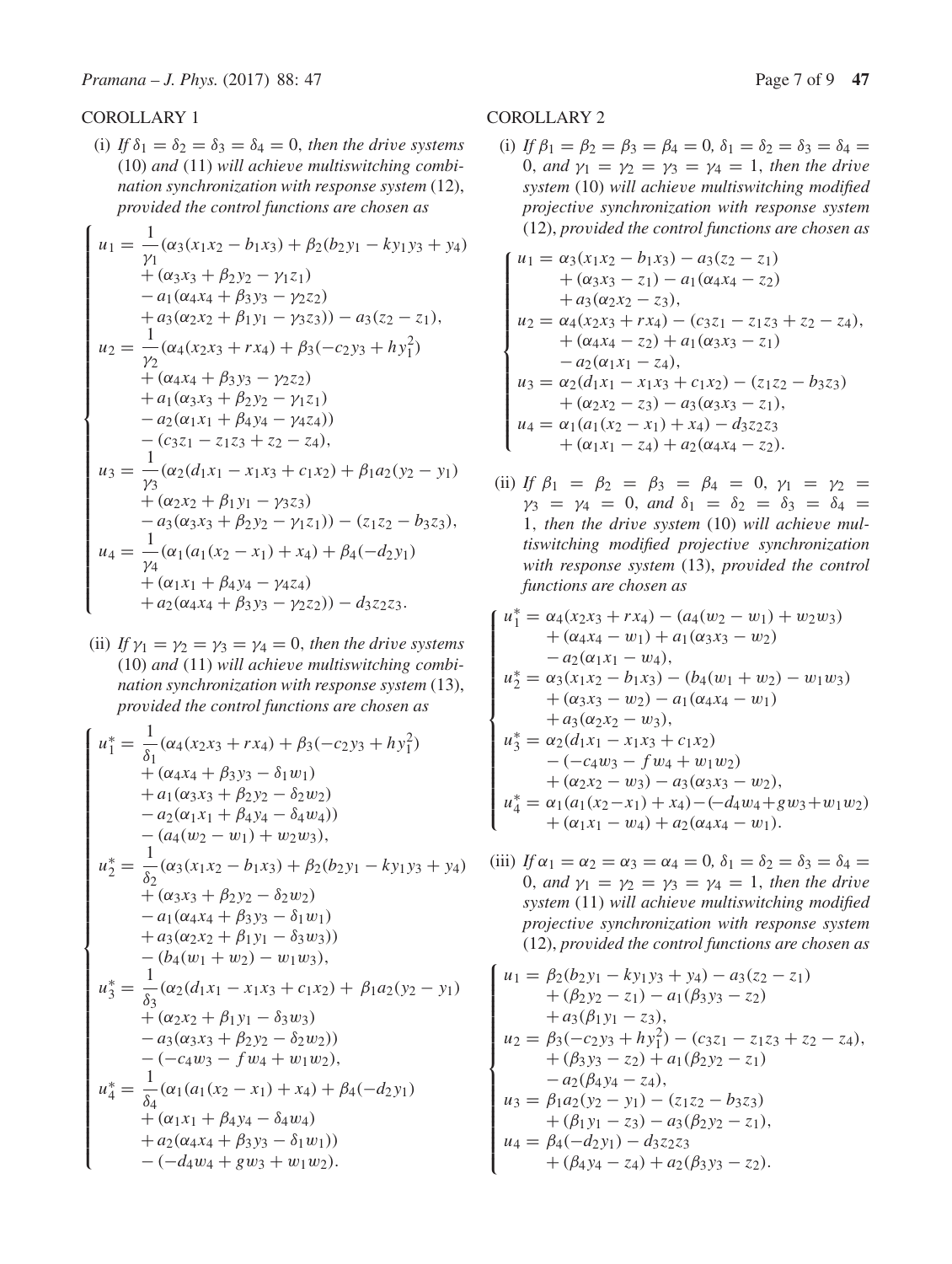(iv) *If*  $\alpha_1 = \alpha_2 = \alpha_3 = \alpha_4 = 0$ ,  $\gamma_1 = \gamma_2 =$ *γ*<sub>3</sub> = *γ*<sub>4</sub> = 0*, and*  $\delta_1$  =  $\delta_2$  =  $\delta_3$  =  $\delta_4$  = 1*, then the drive system* (11) *will achieve multiswitching modified projective synchronization with response system* (13), *provided the control functions are chosen as*

$$
\begin{cases}\nu_1^* = \beta_3(-c_2y_3 + hy_1^2) - (a_4(w_2 - w_1) + w_2w_3) \\
+ (\beta_3y_3 - w_1) + a_1(\beta_2y_2 - w_2) \\
-a_2(\beta_4y_4 - w_4), \\
u_2^* = \beta_2(b_2y_1 - ky_1y_3 + y_4) - (b_4(w_1 + w_2) - w_1w_3) \\
+ (\beta_2y_2 - w_2) - a_1(\beta_3y_3 - w_1) \\
+ a_3(\beta_1y_1 - w_3), \\
u_3^* = \beta_1a_2(y_2 - y_1) - (-c_4w_3 - fw_4 + w_1w_2) \\
+ (\beta_1y_1 - w_3) - a_3(\beta_2y_2 - w_2), \\
u_4^* = \beta_4(-d_2y_1) - (-d_4w_4 + gw_3 + w_1w_2) \\
+ (\beta_4y_4 - w_4) + a_2(\beta_3y_3 - w_1).\n\end{cases}
$$

### COROLLARY 3

(i) *If*  $\alpha_1 = \alpha_2 = \alpha_3 = \alpha_4 = 0, \ \beta_1 = \beta_2 = 0$  $\beta_3 = \beta_4 = 0, \ \delta_1 = \delta_2 = \delta_3 = \delta_4 = 0,$ *and*  $\gamma_1 = \gamma_2 = \gamma_3 = \gamma_4 = 1$ , *then the equilibrium point (*0*,* 0*,* 0*,* 0*) of the response system* (12) *is asymptotically stable*, *provided the control functions are chosen as*

$$
\begin{cases}\n u_1 = -a_3(z_2 - z_1) - z_1 + a_1z_2 - a_3z_3, \\
 u_2 = -(c_3z_1 - z_1z_3 + z_2 - z_4) - z_2 - a_1z_1 + a_2z_4, \\
 u_3 = -(z_1z_2 - b_3z_3) - z_3 + a_3z_1, \\
 u_4 = -d_3z_2z_3 - z_4 - a_2z_2.\n\end{cases}
$$

(ii) *If*  $\alpha_1 = \alpha_2 = \alpha_3 = \alpha_4 = 0, \ \beta_1 = \beta_2 = 0$  $\beta_3 = \beta_4 = 0, \ \gamma_1 = \gamma_2 = \gamma_3 = \gamma_4 = 0,$  $and \delta_1 = \delta_2 = \delta_3 = \delta_4 = 1$ , *then the equilibrium point (*0*,* 0*,* 0*,* 0*) of the response system* (13) *is asymptotically stable, provided the control functions are chosen as*

$$
\begin{cases}\nu_1^* = -(a_4(w_2 - w_1) + w_2w_3) - w_1 - a_1w_2 + a_2w_4, \nu_2^* = -(b_4(w_1 + w_2) - w_1w_3) - w_2 + a_1w_1 - a_3w_3, \nu_3^* = -(-c_4w_3 - fw_4 + w_1w_2) - w_3 + a_3w_2, \nu_4^* = -(-d_4w_4 + gw_3 + w_1w_2) - w_4 - a_2w_1.\n\end{cases}
$$

## **4. Conclusions**

In this paper, we propose MSCCS among four nonidentical hyperchaotic systems. The presented scheme extends the concept of multiswitching combination synchronization to the combination of two drive and two response systems. Suitable controllers are designed to realize combination–combination synchronization in multiswitching manner. The simulation results verify that the proposed controllers work effectively for synchronizing the combination of drive systems and combination of two response systems. Apart from strengthening the security of transmitted signal in chaos communication, the proposed scheme may have potential advantage in completing intelligent synchronization. Further work may be carried out to find more applications for the presented scheme.

#### **Acknowledgements**

The authors thank the anonymous referee for the valuable comments and suggestions leading to the improvement of this paper. The work of the third author is supported by the Junior Research Fellowship of the Council of Scientific and Industrial Research, India, Grant No. 09*/*045(1319)*/*2014-EMR-I.

#### **References**

- [1] L M Pecora and T L Carroll, *Phys. Rev. Lett.* **64**, 821 (1990)
- [2] X Wu and J Li, *Int. J. Comput. Math.* **87**, 199 (2010)
- [3] M Chen, D Zhou and Y Shang, *Chaos, Solitons and Fractals* **24**, 1025 (2005)
- [4] O M Kwon, J H Park and S M Lee, *Nonlinear Dyn.* **63**, 239 (2011)
- [5] L P Deng and Z Y Wu, *Commun. Theor. Phys.* **58**, 525 (2012)
- [6] C Yao, Q Zhao and J Yu, *Phys. Lett. A* **377**, 370 (2013)
- [7] H L Li, Y L Jiang and Z L Wang, *Nonlinear Dyn.* **79**, 919 (2015)
- [8] J Chen, L Jiao, J Wu and X Wang, *Nonlinear Anal.* **11**, 3045 (2010)
- [9] S Pourdehi, P Karimaghaee and D Karimipour, *Phys. Lett. A* **375**, 1769 (2011)
- [10] Z M Odibat, *Nonlinear Anal. Real World Appl.* **13**, 779 (2013)
- [11] S Bowong and P V E McClintock, *Phys. Lett. A* **358**, 134 (2006)
- [12] M Mossa Al-sawalha and M S M Noorani, *Chin. Phys. Lett.* **28**, 110507 (2011)
- [13] M Srivastava, S P Ansari, S K Agrawal, S Das and A Y T Leung, *Nonlinear Dyn.* **76**, 905 (2014)
- [14] H An and Y Chen, *Commun. Nonlinear Sci. Numer. Simul.* **13**, 2246 (2008)
- [15] D Sadaoui, A Boukabou and S Hadef, *Appl. Math. Comput.* **247**, 235 (2014)
- [16] Q Zhu and J Cao, *Nonlinear Dyn.* **61**, 517 (2010)
- [17] M Feki, *Chaos, Solitons and Fractals* **41**, 1390 (2009)
- [18] S Y Li, C H Yang, C T Lin, L W Ko and T T Chiu, *Nonlinear Dyn.* **70**, 2129 (2012)
- [19] R Z Luo, Y L Wang and S C Deng, *Chaos* **21**, 043114 (2011)
- [20] Z Wu and X Fu, *Nonlinear Dyn.* **73**, 1863 (2013)
- [21] A Wu, *Adv. Differ. Equ.* **2014**, 86 (2014)
- [22] J W Sun, Y Shen, G D Zhang, C J Xu and G Z Cui, *Nonlinear Dyn.* **73**, 1211 (2013)
- [23] J Sun, Y Shen, Q Yi and C Xu, *Chaos* **23**, 013140 (2013)